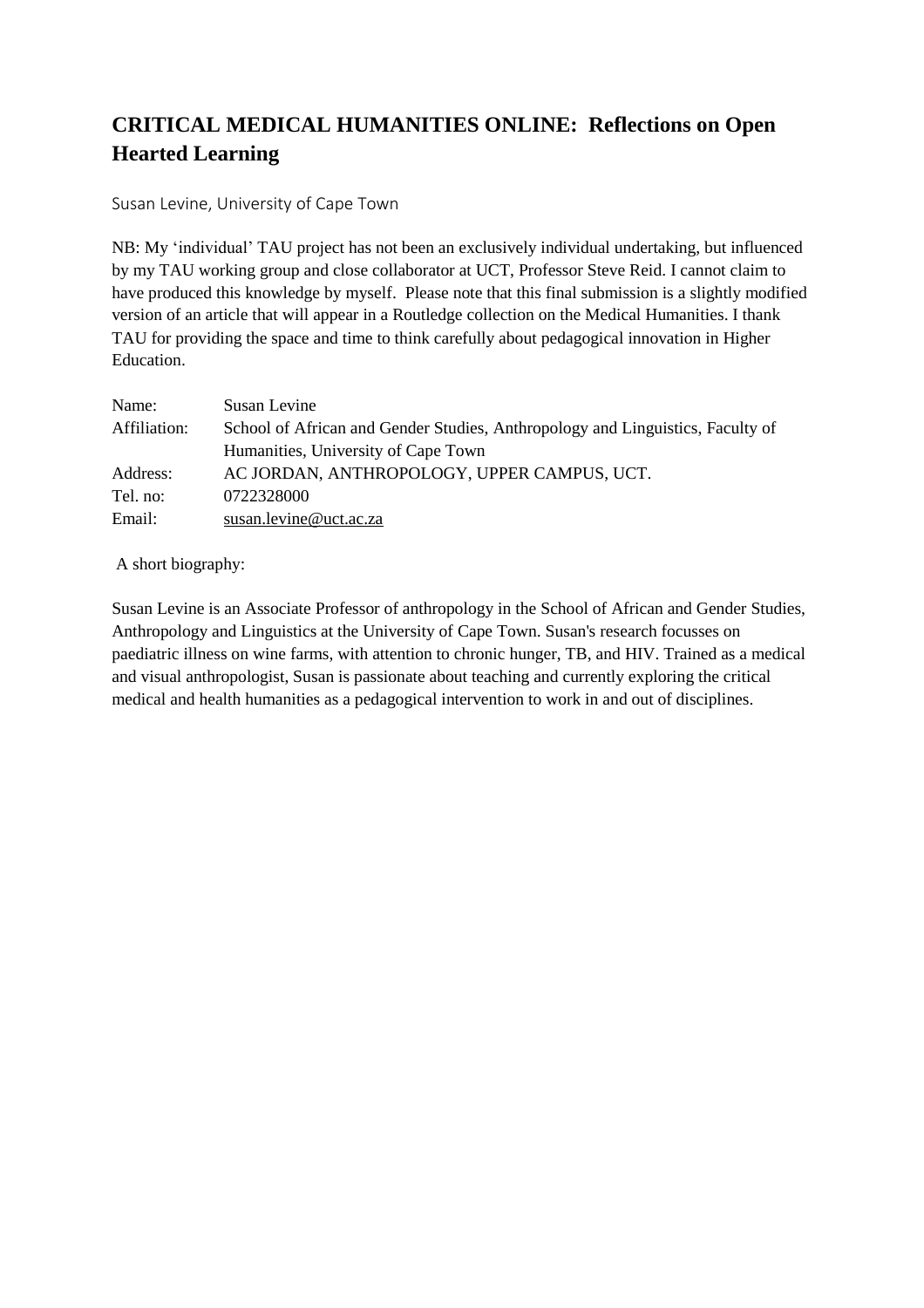# **Critical Medical Humanities Online: Reflections on Open Hearted Learning**

# Introduction

'Medicine and the Arts: Humanising Healthcare' is a free introductory Massive Open Online Course (MOOC) offered by the University of Cape Town (UCT) in the interdisciplinary field of the Medical Humanities. A medical anthropologist in the School of African and Gender Studies, Anthropology and Linguistics in the Faculty of Humanities, I created this course with my colleague Professor Steve Reid, Head of the Primary Health Care Directorate in the Faculty of Health Sciences. The MOOC runs twice a year for six weeks, with one of the runs coinciding with our thirteen-week face-to-face post graduate course. This longer course is open to all, including degree students from any discipline or professionals or lay people who are not necessarily affiliated with the University.

The six-week MOOC is hosted on the FutureLearn online platform and has 17 presenters in addition to me and Steve. In each week, a trio of disciplinary experts is assembled from across disciplines in the health sciences, social sciences and the arts to bring their perspectives into dialogue on a specific healthcare topic. Banking on the dynamic of the curated 'radical trios,' the course aims to facilitate exploration and engagement of the interdisciplinary space between health sciences, social sciences and the arts. Each week investigates a new aspect of the human life course from the perspective of the body, of social life, and of the imagination. (SLIDE 1)

## **The motivation for 'going online'**

Inspired to explore what the medical humanities might mean in a South African context, we designed a Masters level course called *Medicine and the Arts* in 2013, and offered it to a maximum of 20 students in 2014 for the first time*.* The standard MA level course includes 36 lecturers drawn from the arts, health sciences, and social science faculties at the University of Cape Town. The curriculum explores themes of reproductive health, paediatric oncology, heart disease, mental health, traditional medicine, empathy and care, death and the corpse. The course helps students to develop skills in critical thinking and instils the value of collaboration in producing new knowledge to face the significant challenges of  $21<sup>st</sup>$  century health care in Africa. Our aim is to explore how inter- and transdisciplinary problem solving and creative engagement might advance ideas for humanising healthcare and medical education. To distinguish it from the MOOC, we have recently retitled the MA course *Critical Medical Humanities in Africa.*

In 2014, the Vice Chancellor of UCT invited us to reproduce this course as a Massive Open Online Course (MOOC). We were hopeful that an on-line platform for critical enquiry would help to generate a conceptual framework for social justice in the context of deep health care inequity.

The basis of this course is to question how we think, speak and act in relation to health, medicine, the body and healing. The idea for the online version arose out of both an interest in building the Medical Humanities in Africa and as part of the bigger project of developing 'theory from the global South.' We were interested in thinking about how this trans-disciplinary space of Medical Humanities might be understood as both a local project, with local actors, agendas and perspectives, and as part of a broader global effort to bring together fields of experience and knowledge that have historically been forced apart.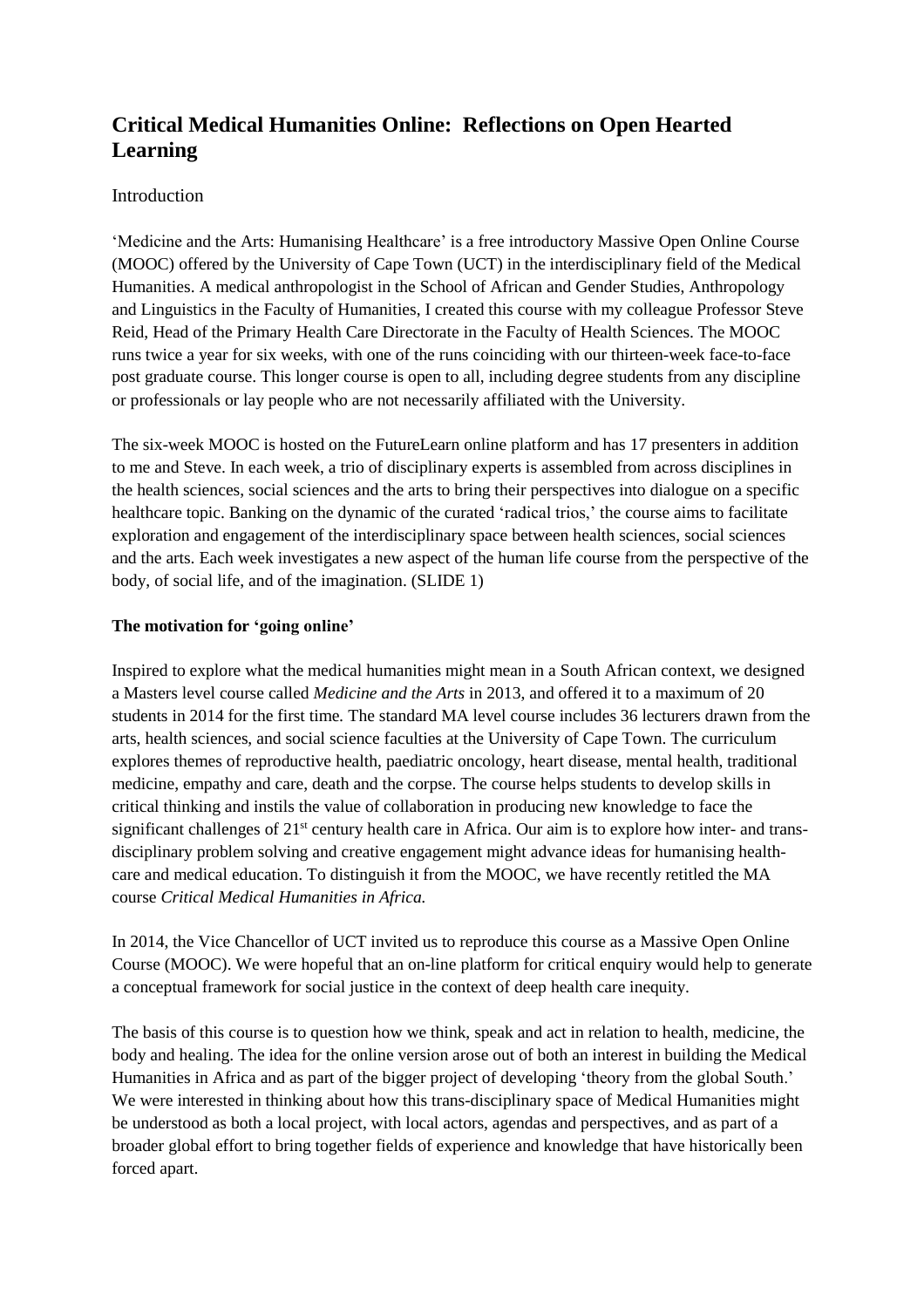#### **Transforming a face-to-face course into an online format**

It was not as straightforward as we initially imagined to translate the lectures and ideas from the faceto-face course into an interactive online learning space, but it was a creative process. In this we were fortunate in having an excellent technical support team in the Centre for Innovation in Learning and Teaching (CILT) at UCT, who created the framework for us to populate with the content.

First of all, we had to choose 'six of the best' topics for the online version of the course out of the 13 weeks of the MA course, as the standard length of a MOOC is 6 weeks. Secondly the venues that we used for the face-to-face course - which included a laboratory, a pathology museum and a community health centre - were unsuitable for filming so we lost much of the contextual richness of the face-toface teaching experience.

The interdisciplinary space that brought medical scientists and practitioners, artists and social scientists together around issues of common concern generated a curiosity and genuine interest in one another's fields, requiring a degree of interdisciplinary generosity and reciprocal humility in traversing the languages and assumptions of diverse areas of expertise. The performance of epistemic generosity offered a welcome break from the more familiar reality of 'epistemic violence,' with science often assuming a 'higher' authority to that of the social sciences and the arts (Spivak 1988). Our colleagues who have presented their work on the MOOC have found it to be a useful vehicle for public engagement with their field of expertise. The more difficult aspect was getting an interaction between the lecturers and students going in a discussion that could be authentically captured on camera. For this we came to rely on the asynchronous discussion threads that online participants can contribute to over the ensuing week, in response to a topic raised by a lecture, or a particular question that we articulated. This is supplemented by quizzes, assignments and opportunities for participants to share their own experiences and perspectives. In all of this, our colleagues in CILT were invaluable in suggesting different formats, re-scripting and redesigning some sections, and adapting the context technically to suit the online space. Judging by the feedback, they have been unusually successful, as the course was judged as one of the "Top 50 MOOCs Of All Time" in 2016 by Class Central, and there has been encouraging student feedback and reviews (Vernon 2015).

## **The experience of online learning**

Putting anything online attracts an amazingly diverse group of people from all over the world. Registering for the course implies some degree of commitment even though it is free, so the MOOC format invites them to interact with one another in a particular space of expectant learning. The spread of countries is interesting, with predominance in the UK, since Futurelearn is a private company wholly owned by The Open University.

Another of the extraordinary features of online learning is the numbers and the metrics, which can be tracked in enormous detail ('down to the last keystroke'). So when our first run of the MOOC in 2015 attracted almost 10,000 initial registrations, we felt overwhelmed. But it was short-lived: the standard pattern for all MOOCs is for less than 10% of 'joiners' to become 'learners' who actively engage with the material and each other over time. But we had our hands full with 300 active learners on each iteration of the course, and had to engage a few of our 'real' MA students to act as online mentors as we were not able to interact with every participant constantly. Initially developed as a practical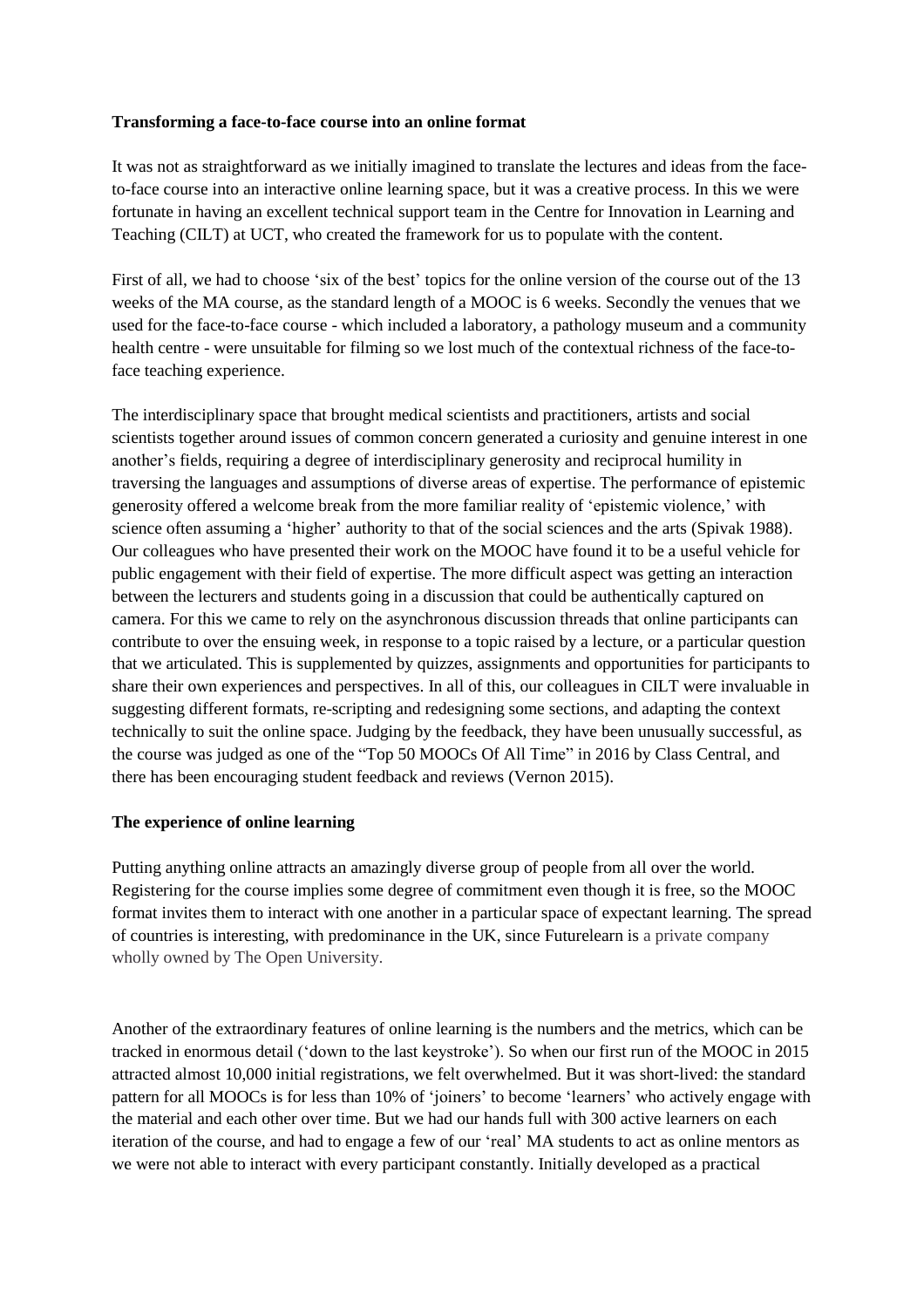intervention to cope with the numbers of online students, the practice has become a pedagogical hallmark of the flipped classroom model, where online and face-to-face students have the chance to share insights drawn from the course. Our online learners, through the mentorship of our students come to deepen their understanding of the local context, while our students benefit from taking 'ownership' of the course, by which we mean, a sense of being responsible for translating ideas to others from around the world.

The 'cohort effect' of starting a course on a particular date and running it over six weeks, stimulates a learning environment from the beginning. For our face-to-face students, engagement with the MOOC became a rehearsal space to play with ideas before submitting assignments. As convenors, we soon became learners alongside everyone else, as we marvelled at the diversity and richness in the response to our initial ideas from the literally hundreds of different life situations and worldviews of the participants. The contribution by participants of resources, links and cross-references related to the topic under discussion was also a strong feature of this format, as they offered other websites, images, essays and poems that enhanced the learning experience way beyond the readings that we had chosen.

The online space is unexpectedly personal: on-line learners felt liberated to share personal stories of affliction and of healing in the context of the medical humanities in a much greater way than students in our face-to face course. The virtual anonymity of being an online learner offered a kind of 'permission' for the vulnerable observer to emerge and invite the kind of affective learning that we had imagined as only possible in 'actual' classroom contexts. By affective learning we simply mean, in Brian Massumi's (2015) terms, "the capacity to affect and to be affected." Although participants do reveal their names, where they are from and as much detail as they would like to share, it is possible that the anonymity afforded by the MOOC platform nevertheless gives people enough cover to share relatively intimate stories and reflections on their lives, their values and the ideas about health. It is a fascinating meeting space, and one that teachers in higher education will necessarily benefit from pedagogical innovation as we move increasingly to the beat of the fourth industrial revolution in South African higher education. It is possible to imagine the online space as an affective one, where open heart learning can inspire relationships between on and offline learners in flipped classrooms.

*I have been heartened (!) by the depth of your engagement with the ideas and presentations, and fascinated by the diversity of people contributing to the course. It seems to have struck a need, particularly amongst health practitioners but also for those who have been patients or close to those who have experienced illness, to rethink medical practices. The online space is a new and exciting one, with the strangeness of never meeting most of you physically, but it allows us to have a series of extraordinary conversations, that are located precisely in that inter-disciplinary space that we were aiming for. I have really enjoyed reading your comments; please continue to share your insights and stories.*

Steve Reid, note to participants at the end of week 1

#### **Is online learning a feasible and suitable medium for promoting the field more broadly?**

The reach of free online platforms such as FutureLearn, edX and Coursera are flexible enough to embrace a range of presentation styles from formal lectures to dialogic community building chat rooms. The designers of MOOCs can play with the vital relationships between sound, text and image, using montage and bricolage to communicate complex ideas. New technologies in on-line learning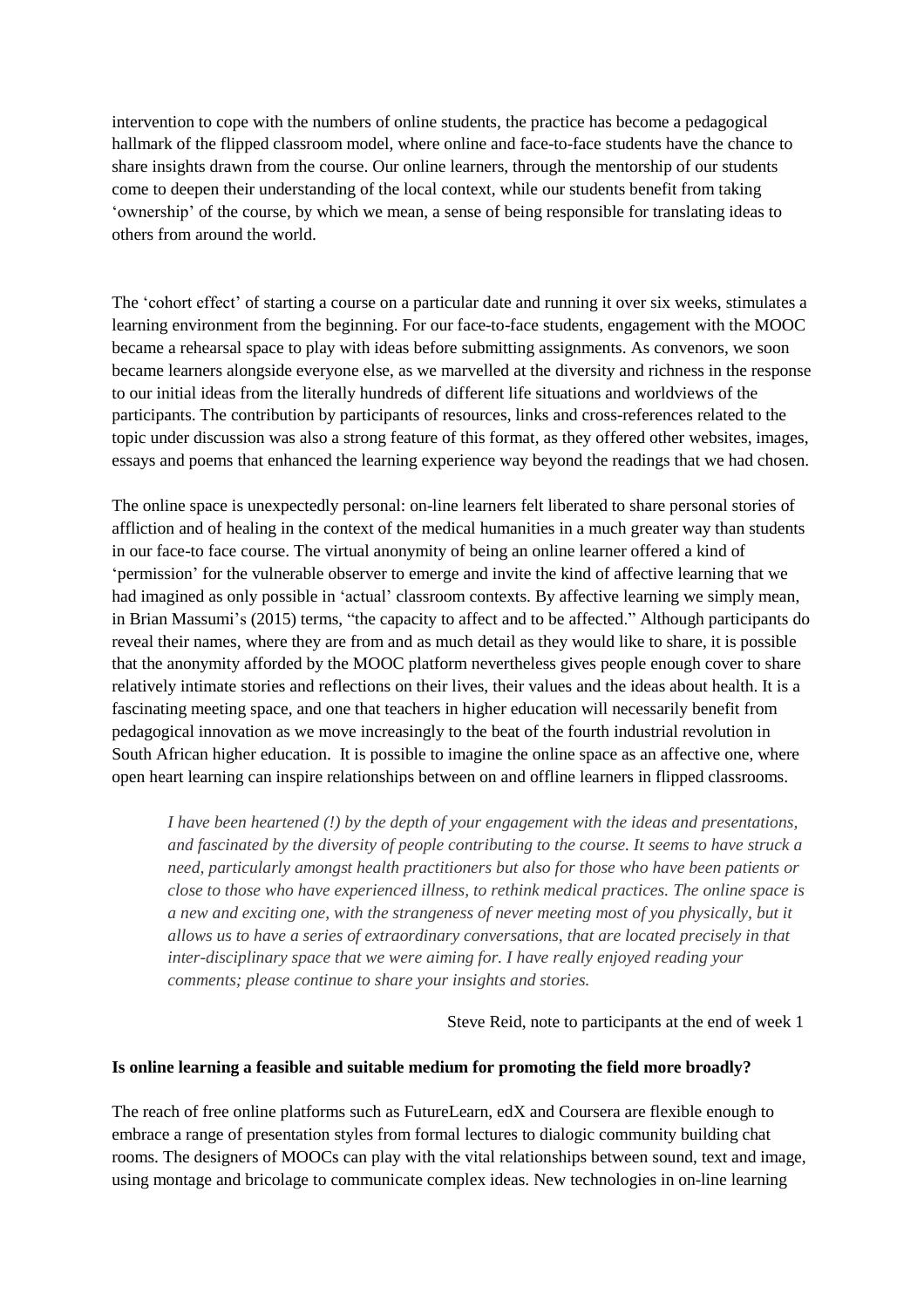can include not only pre-recorded lectures or even operas as the case might be (see week 5 of *Medicine and the Arts*), but also include spaces for live updates in the form of video uploading and the means to build the discipline of the medical humanities by drawing on the multiple sources that on-line students bring with them. Because on-line students come from all walks of life and from all over the world, they bring rich life experiences and examples to the course. The chat rooms become sites of sharing literature or sharing personal stories of illness and disease from the perspectives of patients and doctors. Situated at this time historically, where social media is a matter of common sense for a younger generation glued to their smart devices, on-line platforms are suitable for promoting the field of the medical humanities widely, with the additional flexibility of speed and the circulation of knowledge in the field.

Czerniewicz et al. (2017b) recently emphasised the issue of accessibility in an article about making education more open through MOOCs:

*Pressing educational challenges prevalent in the Global South include the need for high quality and accessible education. The Open Education movement, centred on the adoption of Open Educational Resources (OER), is purported to be part of a possible solution, where the creation and sharing of OER ignites the possibility of lower cost education, efficiency and pedagogical innovation.*

#### **Conclusion**

One of the conditions that we set when we started the course was that we would only continue as long as we were having fun ourselves! And this has proved to be useful indicator, with curious and openhearted interdisciplinarity at its core. The issues of medical humanities are fascinating at both academic and emotional levels (head and heart), and the online space leads to a way of constructing new knowledge together with an extraordinarily diverse group of people, that does not get stale: it is fresh and inspiring every time we run the course. Feedback from online students offers ideas for future iterations of the course including the themes of end of life care, nursing, and traditional healing in South Africa.

#### **References**

Baker JW. 2000. The "classroom flip": Using web course management tools to become the guide by the side. In: Selected Papers from the 11th International Conference on College Teaching and Learning (pp. 9-17). Available online: [http://works.bepress.com/j\\_wesley\\_baker/21/](http://works.bepress.com/j_wesley_baker/21/) Last accessed: 08 Apr 2018.

Bleakley A. 2015. *Medical Humanities and Medical Education: How the medical humanities can shape better doctors.*London: Routledge.

Czerniewicz L, Deacon A, Small J, Walji S. Developing world MOOCs: A curriculum view of the MOOC landscape. *Journal of Global Literacies, Technologies, and Emerging Pedagogies*. 2014; 2. Available at: <https://open.uct.ac.za/handle/11427/19562> Last accessed: 08 Apr 2018.